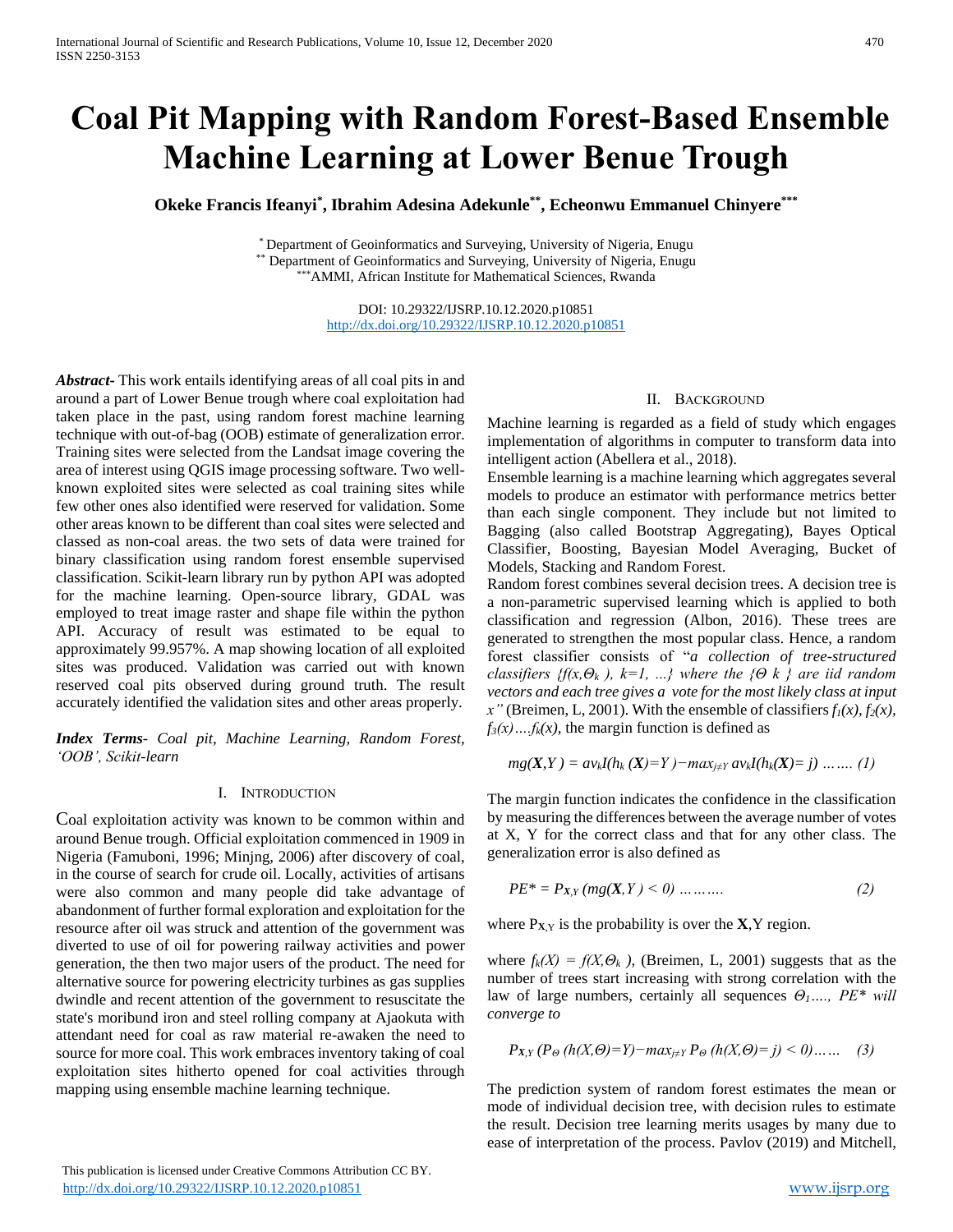International Journal of Scientific and Research Publications, Volume 10, Issue 12, December 2020 471 ISSN 2250-3153

(2011) observed that random forest accuracy was as good and sometimes better than Adaboost; it is robust to outliers and noise; it is faster than bagging or boosting; it provides meaningful internal estimate of errors, correlation and variable importance and; it is simple and easy for parallel computing. Random forest ensemble classification has been applied in many fields with good results, ranging from health-care such as in the diagnose of alcohol use disorder (Ogretmen, 2019) with higher accurate result when some features with no apparent contribution to the accuracy are carefully eliminated than when all features were used. Fecal source identification was conducted by Roguet et al. (2018) with rapid and accurate solution using random forest. Long et al. (2019) applied random forest to analysis and prediction of travel mode choices by applying 2013 travel diary data from Nanjing, China. The method achieved high accuracy and also less computation cost. Random forest (RF), boosting and support vector machine (SVM) predictive accuracies have been compared by Ogutu et al (2011) for genomic selection. Random forest accuracy came second behind boosting. It surpassed the SVM and others with empirical evidence. Out-of-Bag (OOB) samples are samples not included in the training samples which are used for error check and accuracy assessment in random forest classifier. It is equally used for selection of appropriate values for tunning parameters with reduced bias, resulting in good estimation when stratified subsampling is applied (Janitza & Hornung, 2018) The algorithm is computationally cheaper than, and serves as alternative to crossvalidation error metric (Park & Ho, 2018)

#### III. METHODOLOGY

Landsat satellite image data covering the area of interest (Aoi) with scene IDs as LC81880552017006LGN01 and LC81890552017045LGN00 were downloaded from the host, USGS website. The images were corrected for radiometric and atmospheric corrections through the use of ENVI image processing software. The two images were mosaicked and the Aoi was culled. The image bands were stacked. The stacked image contains seven bands: one to seven, excluding the band 8. Each image band is characterized with 30m-by-30m spatial resolution. The image was loaded as raster data by QGIS software and the training areas were selected. These areas were already known through visitation to site at earlier dates. They were saved as ESRI shapefile for later usage. The entire Aoi image was also saved with .img extension.

## *A. Study Area*

The study area is a part of lower Benue trough located in Kogi state, Nigeria (Figure 1). The area can be defined by the following geographic coordinates framework.

## Lower Left: 7.225164°N, 6.865464°E

Upper Right: 7.837803°N, 7.841064°E



**Figure 1. Left: Map of Nigeria Depicting Area of Study, Right: Processed Image of the Study Area.**

## *B. Machine Learning procedure*

The training data and the entire Aoi data were loaded using the ogr and the gdal of the osgeo package respectively. The training data were rasterized and classed into coal and non-coal areas. The array was observed to have conformity. The Aoi image was masked for cloud coverage and one of the bands was later excluded out of the seven. the entire bands were found to contain 8682030 pixels. While the Class 1 which represents the non-coal pixels in the training data has 15718 pixels, the coal area training data contains 510 pixels and classed as 2. The model was conducted with 500 decision trees with OOB score set as 'True', and the training data was fitted. Accuracy of prediction and confusion matrix were produced to verify the reliability of the model. The model was adopted to predict the entire Aoi image pixels. Visualization was conducted to see the results. Results were exported to file for further treatment with ArcMap. In ArcMap, overlay of the result was done on the bands 751 false colour RGB image of the Aoi in order to effectively compare the predicted areas with reserved validation areas.

## IV. RESULTS

Figure 2 depicts plotted short-wave infrared 1, SWIR1 band of the image and the region of interest training data. Areas encircled in black represent the non-coal area training sites while the areas encircled in blue are the areas earlier exploited for coal as identified on ground and google earth image (figure 3b). Areas encircled in red in figure 3b are other identified areas on ground where coal had been exploited but serve as reserved areas for validation.





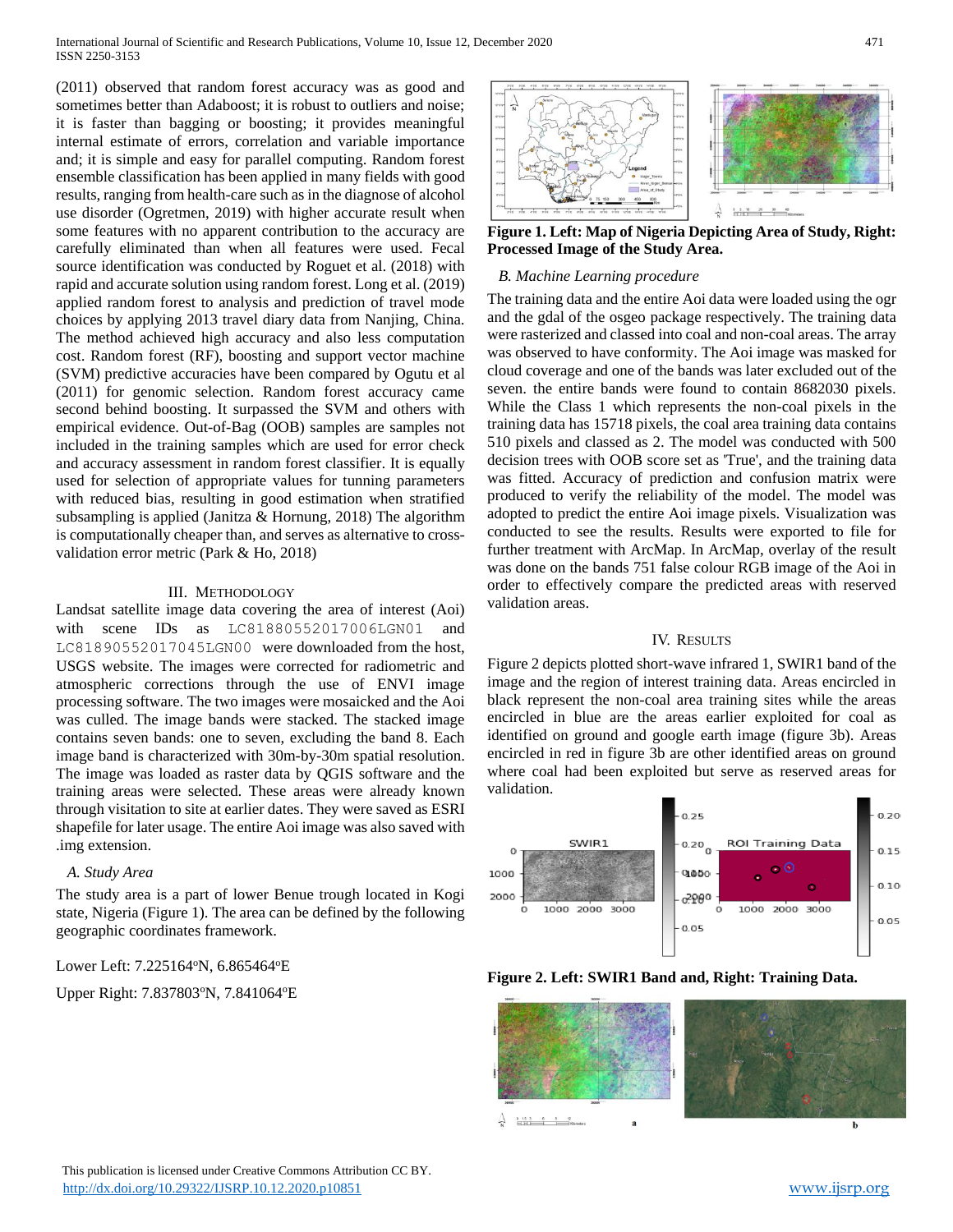**Figure 3. a: Landsat RGB 751 False Colour Composite of the entire Aoi. b: Google earth image of the AoI showing Coal Pits. Blue marker represents site used for training while red markers are validation pits.**

Figure 4a shows the classified map. Bright areas represent the exploited areas for coal (coal pits) while other areas in dark hue are non-coal areas. Accuracy of prediction was 99.957%.



## **Figure 4. a: coal pit map. The Pits are Shown in Bright Pixels. b: Aoi Image Super-imposed on the Pit Map.**

Figure 4b is the super-imposed 4a on the AoI image at 65 percent transparency of the latter. Figure 4c is the zoomed-in image of the portion of figure 4b which contained both the train data and the validation pit for better verification. The spatial coordinates of validation pits were further checked and found to correspond.



**Figure 5. Zoomed-in Image of the Eastern Flank of Figure 4b for Verifying How well the Classified Pit and the Validation Pits Match.**

## V. CONCLUSION

The objective of this work was to map coal pits in part of Benue trough using random forest ensemble machine technique. This objective was achieved with very good accuracy of result. Checks made against reserved areas as used showed consistency. The method was able to detect other available pits on the eastern flank of the AoI.

## **REFERENCES**

[1] Abellera, R., Bulusu, L., Abellera, R., & Bulusu, L. (2018). "Machine Learning with OBIEE. In *Oracle Business Intelligence with Machine Learning",* https://doi.org/10.1007/978-1-4842-3255-2\_4

 This publication is licensed under Creative Commons Attribution CC BY. <http://dx.doi.org/10.29322/IJSRP.10.12.2020.p10851> [www.ijsrp.org](http://ijsrp.org/)

[2] Albon, C. (2016). "*Python Machine Learning Cookbook",* (R. Roumeliotis & B. Jeff (eds.)). O'Relly Media inc.

<http://proquest.safaribooksonline.com.ezproxy.lib.vt.edu/9781786464477>

[3] Breimen, L, (2001) "Random Forests", Statistics Department, University of California, Berkeley, CA. (Thesis).

[4] Famuboni, A. D. (1996). "Maximizing Exploration of Nigeria's Coal Reserves", In: Nigerian Coals: A Resource for Energy and Investment. *Raw Materials Research and DevelopmentCouncil (RMRDC)*, 39–62.

[5] Janitza, S., & Hornung, R. (2018). On the overestimation of random forest ' s out-of-bag error. *PLoS ONE*, *13*(7), 1–31

[6] Long, C., Xuewu, C., Jonas, D. vos, Xinjun, L., & Frank, W. (2019). "Applying a random forest method approach to model travel mode choice behavior. *Travel Behaviour and Society"*, *14*, 1–10. https://doi.org/10.1016/j.tbs.2018.09.002

[7] Minjng. (2006, February). "Nigeria: An Exciting New Mining Destination". *Mining Journal Special Publication*, *Special Publication*, 1–20.

[8] Mitchel, M.W. (2001). Bias of the Random Forest Out-of-Bag (OOB) Error for Certain Input Parameters. Open Journal of Statistics, 2011(October), 205-211. https://doi.org/10.4236/ojs.2011.13024

[9] Ogretmen, B. (2019). HHS Public Access. "*Physiology & Behavior"*, *176*(3), 139–148. https://doi.org/10.1016/j.neulet.2018.04.007.Random

[10] Ogutu, J. O., Piepho, H. P., & Schulz-Streeck, T. (2011). "A comparison of random forests, boosting and support vector machines for genomic selection". *BMC Proceedings*, *5*(SUPPL. 3), 3–7[. https://doi.org/10.1186/1753-6561-5-S3-S](https://doi.org/10.1186/1753-6561-5-S3-S)

[11] Park, Y., & Ho, J. C. (2018). PaloBoost: An Overfitting-robust TreeBoost with Out-of-Bag Sample Regularization Techniques. *Association for Computing Machinery*, *1*(1), 1–21

[12] Pavlov, Y. L. (2019). "Random forests. *Random Forests*," 1–122. https://doi.org/10.1201/9780367816377-11

[13] Roguet, A., Eren, A. M., Newton, R. J., & McLellan, S. L. (2018). "Fecal source identification using random forest". *Microbiome*, *6*(1), 1–15. <https://doi.org/10.1186/s40168-018-0568-3>

#### AUTHORS

**First Author** – Okeke Francis Ifeanyi, PhD (Geodesy and Geoinformatics), University of Nigeria, Nsukka, francis.okeke@unn.edu.ng **Second Author** – Ibrahim Adesina Adekunle, MTech (Remote Sensing), ibrahim.adekunle.pg.79358@unn.edu.ng **Third Author** – Echeonwu Emmanuel Chinyere, MSc (Geospatial & Mapping Sciences), MSc (Machine Intelligence), African Institute for Mathematical Sciences, Rwanda, eecheonwu@aimsammi.org

**Correspondence Author** – Ibrahim Adesina Adekunle, [ibrahim.adekunle.pg.79358@unn.edu.ng,](mailto:ibrahim.adekunle.pg.79358@unn.edu.ng) [adekunleibrahim6@gmail.com,](mailto:adekunleibrahim6@gmail.com) +2348035086164